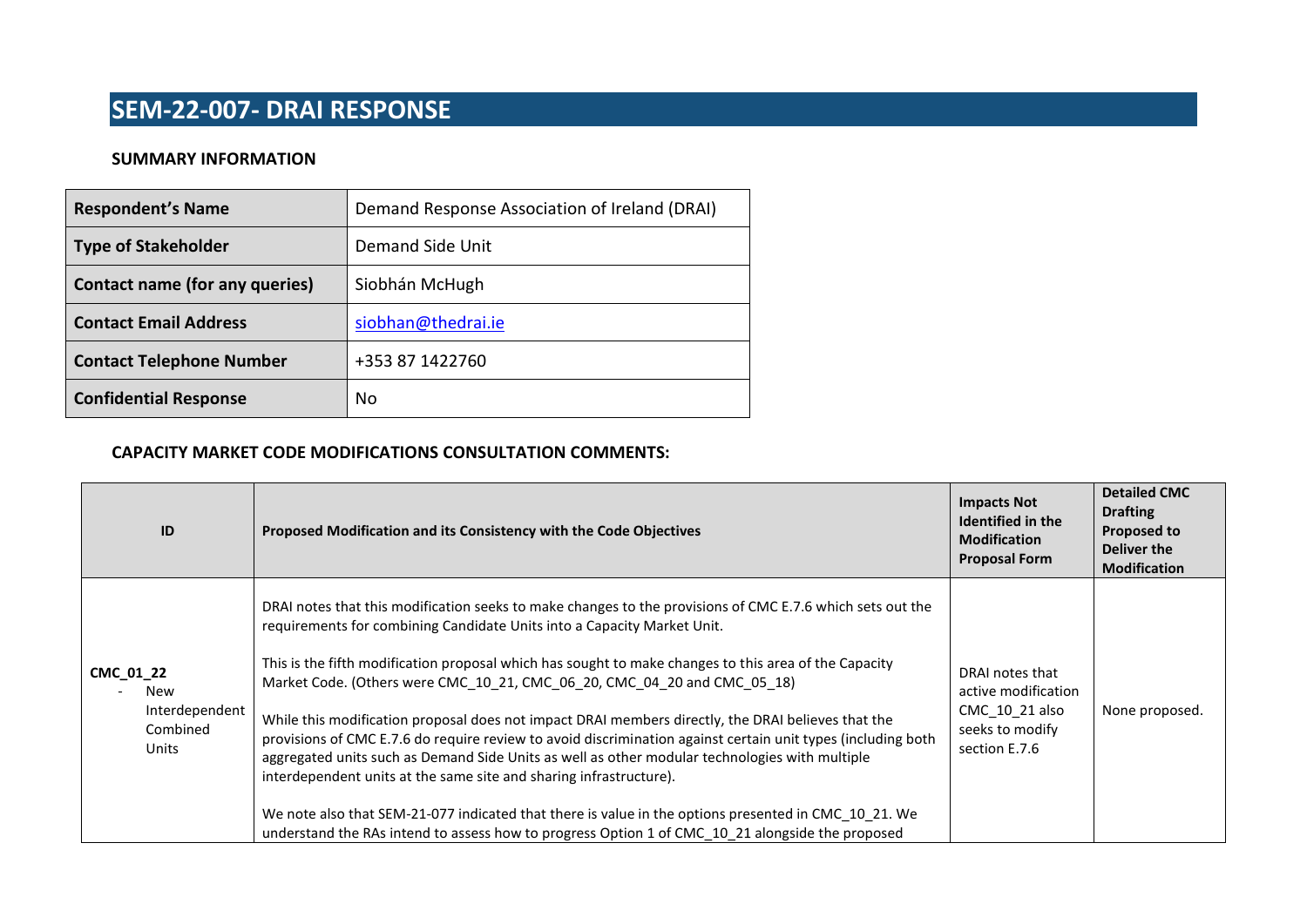# **SEM-22-007- DRAI RESPONSE**

| $\mathsf{ID}$                                 | Proposed Modification and its Consistency with the Code Objectives                                                                                                                                                                                                                                                                                                                                                                                                                                                                                                                                                                                                                                                                                                                                                                                                                                                                                                                                                                                                                                                                                                                                                                                                                                                                                                                                                                                                                                                                                                    | <b>Impacts Not</b><br>Identified in the<br><b>Modification</b><br><b>Proposal Form</b> | <b>Detailed CMC</b><br><b>Drafting</b><br><b>Proposed to</b><br><b>Deliver the</b><br><b>Modification</b> |
|-----------------------------------------------|-----------------------------------------------------------------------------------------------------------------------------------------------------------------------------------------------------------------------------------------------------------------------------------------------------------------------------------------------------------------------------------------------------------------------------------------------------------------------------------------------------------------------------------------------------------------------------------------------------------------------------------------------------------------------------------------------------------------------------------------------------------------------------------------------------------------------------------------------------------------------------------------------------------------------------------------------------------------------------------------------------------------------------------------------------------------------------------------------------------------------------------------------------------------------------------------------------------------------------------------------------------------------------------------------------------------------------------------------------------------------------------------------------------------------------------------------------------------------------------------------------------------------------------------------------------------------|----------------------------------------------------------------------------------------|-----------------------------------------------------------------------------------------------------------|
|                                               | changes of CMC_01_22. We consider this to be a pragmatic approach. We would caution however, that<br>Option 1 from CMC_10_21 should not be unduly delayed and should be allowed to progress in the case<br>that further consideration or assessment is required for CMC_01_22.<br>DRAI highlights also that we intend to submit a new modification proposal aligned to Option 2 of<br>CMC 10 21 which we consider to have merit and will be progressed via the modifications process.                                                                                                                                                                                                                                                                                                                                                                                                                                                                                                                                                                                                                                                                                                                                                                                                                                                                                                                                                                                                                                                                                 |                                                                                        |                                                                                                           |
| CMC_02_22<br>Timely<br>publication of<br>FAIP | DRAI recognises the high-level issue - that delays in the publication of any relevant auction information<br>should not be allowed to compress the timeframes available to Market Participants to adequately analyse<br>the available information as part of the formulation of commercial bidding strategies.<br>DRAI supports any initiative that looks to reduce the occurrence of such delays or, where they are<br>unavoidable, reduce the impact on Market Participants.<br>DRAI recognises the high volume of work required by the SOs to manage the Capacity Auctions, especially<br>given the high number of Capacity Auctions which have taken place within the past months. It is important<br>that the RAs continue to assess these requirements to ensure that additional resources are allocated by the<br>SOs to this process if necessary.<br>DRAI notes the SEMC position that the issues which have caused delays to the publication of auction<br>related material can be rectified outside the Modification forum and without changes to the CMC.<br>DRAI notes the pragmatic way the SOs have dealt with publication delays for the 2025/26 T-4 auction.<br>While the publication of the Final Auction Information Pack, the Final Qualification Decisions, and the Final<br>Qualification Results were each delayed by multiple days vs. the Capacity Auction Timetable, the SOs then<br>subsequently delayed the Capacity Auction Submission Commencement by one week to ensure these<br>delays did not negatively impact Market Participants. | None identified                                                                        | None proposed                                                                                             |